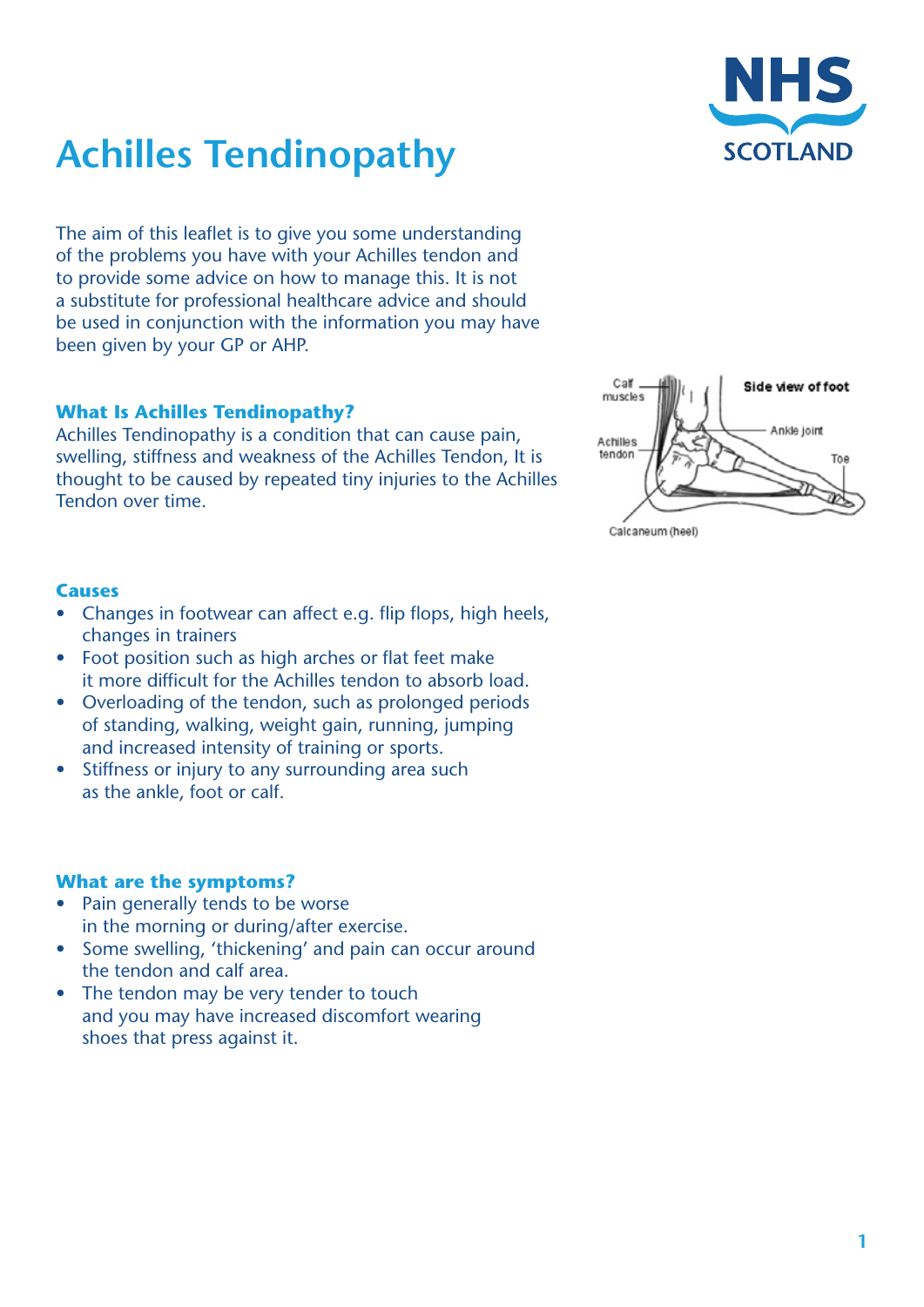

# **What are my treatment options?**

Treatment is usually non-operative, symptoms can take some months to settle. It is important to reduce the load on the tendon.

- Rest and time off from sporting activities is important
- Footwear Try alternative footwear with shock absorbing properties. Insoles may be helpful.
- Reducing weight if you are overweight this can cause excess load on your tendon.
- Ice can sometimes be helpful in the early stages of Achilles tendinopathy to reduce pain. Only apply an ice pack if wrapped in a damp towel, and for no longer than 20 minutes. Please check your skin regularly as ice can burn.
- Pain medication. Discuss this with your GP or pharmacist.
- Injections (normally steroid and local anaesthetic) are rarely done on Achilles tendons, but you must have a scan first.

#### **Surgical Treatment**

This is rarely done and only if symptoms have been present for a very long time. You would need to see a specialist orthopaedic surgeon to discuss this.

#### **Exercises**

All exercises should be relatively comfortable to do. If you have pain on a specific exercise that does not settle quickly, you should stop that exercise.

#### **Exercise 1**

Stand with both feet at the edge of a step. Push yourself up onto your tip toes and slowly lower down both heels until your heels are below the edge of the step.

Once this exercise becomes easier repeat this exercise on the painful side only.

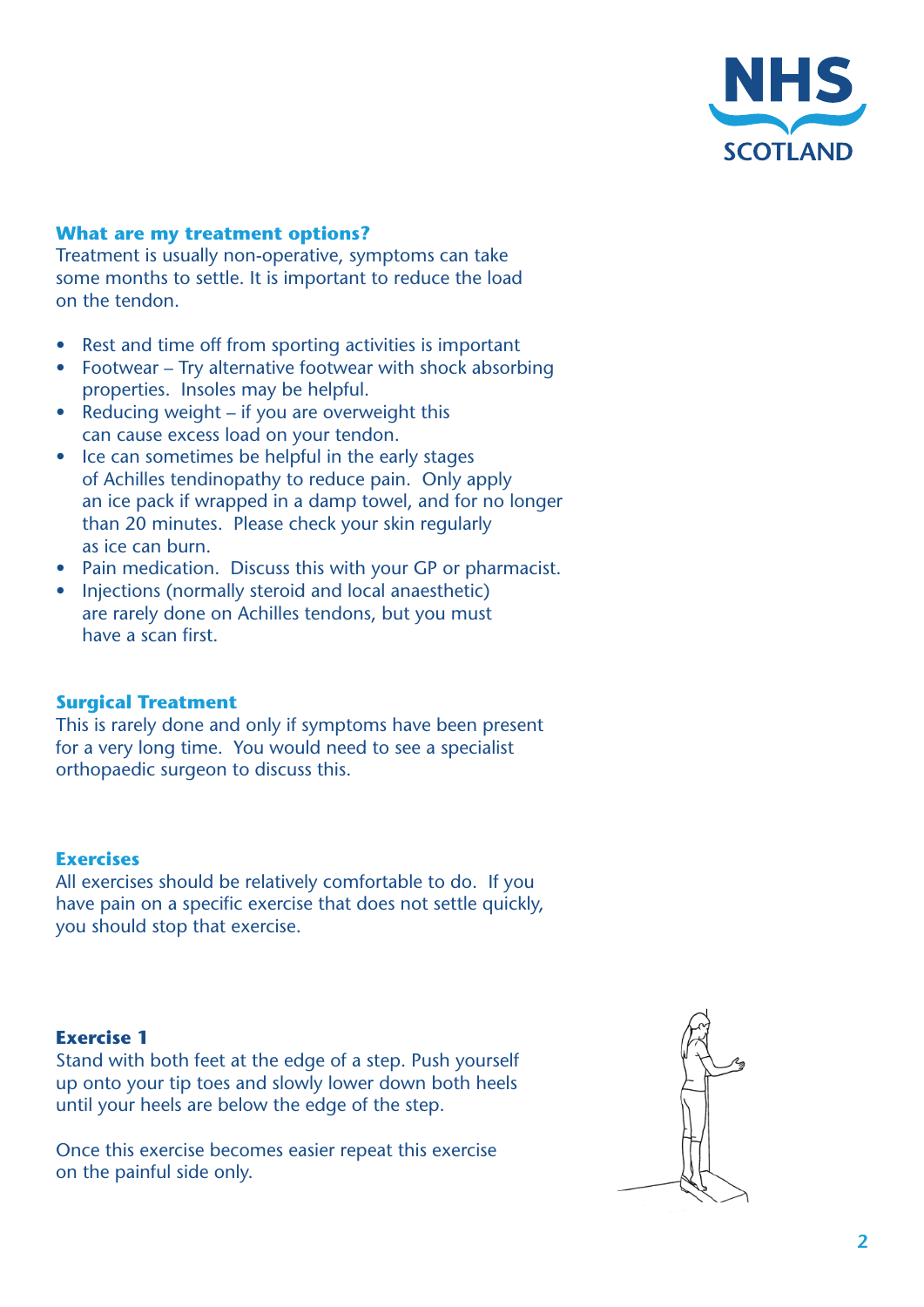

**Exercise 2** Repeat exercise 1 with knees bent



## **Exercise 3**

Stand with affected leg behind the other leg, keeping the heel down on the floor and the knee straight.

Lean forward bending the front knee forward until you feel a stretch in your calf and Achilles tendon

#### **Exercise 4**

Repeat as exercise 3 but with knee of affected leg slightly bent.

### **Medication**

Many people use medication to help them remain active and to cope with their pain and symptoms. It is recommended that you take your medication regularly. It is best to get advice from a GP or pharmacist.

## **Other Intervention**

There are other health interventions which may be more appropriate for your condition. These can be discussed with your health care practitioner.